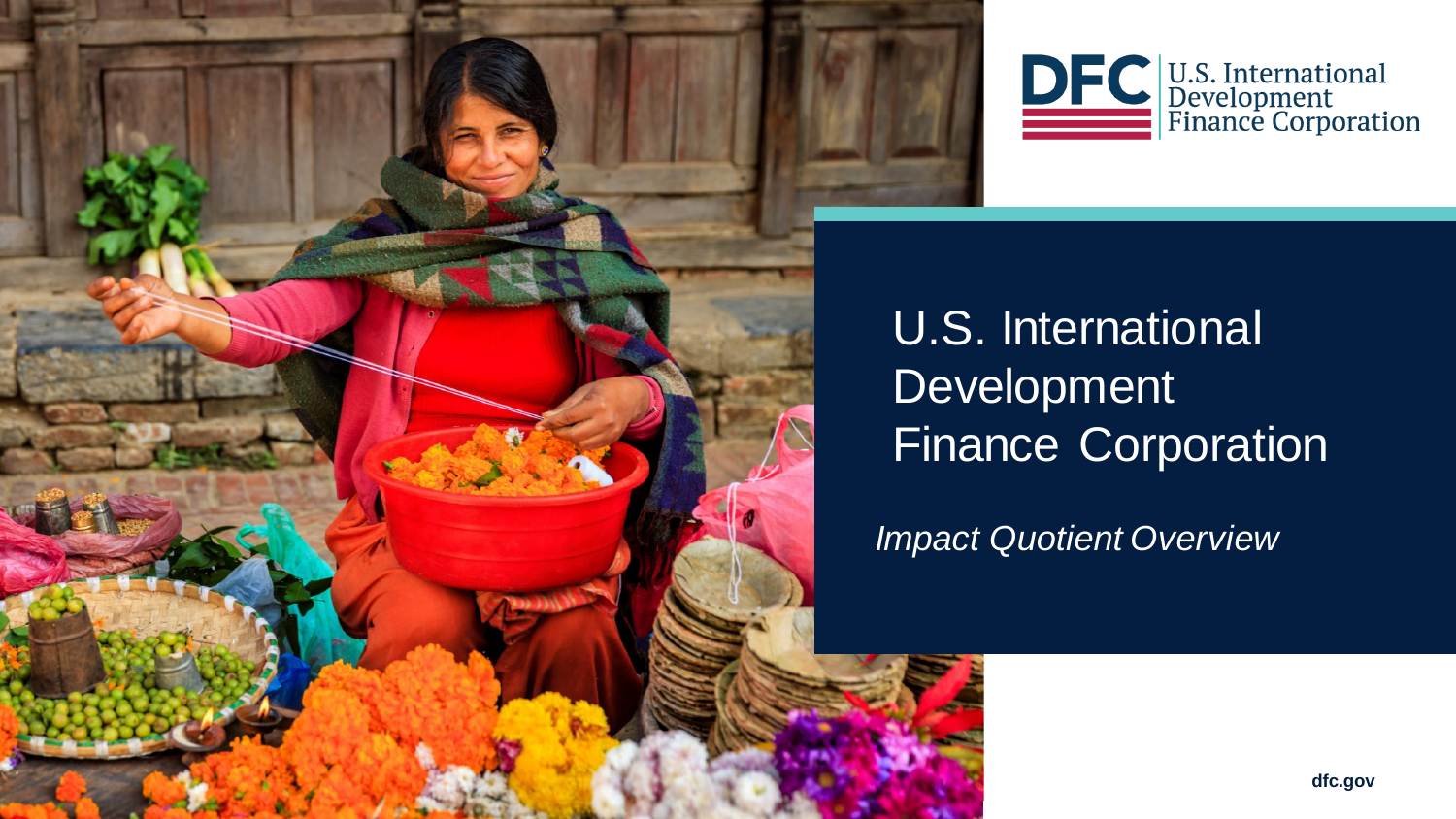

## **Impact Quotient: DFC's Impact Management Framework**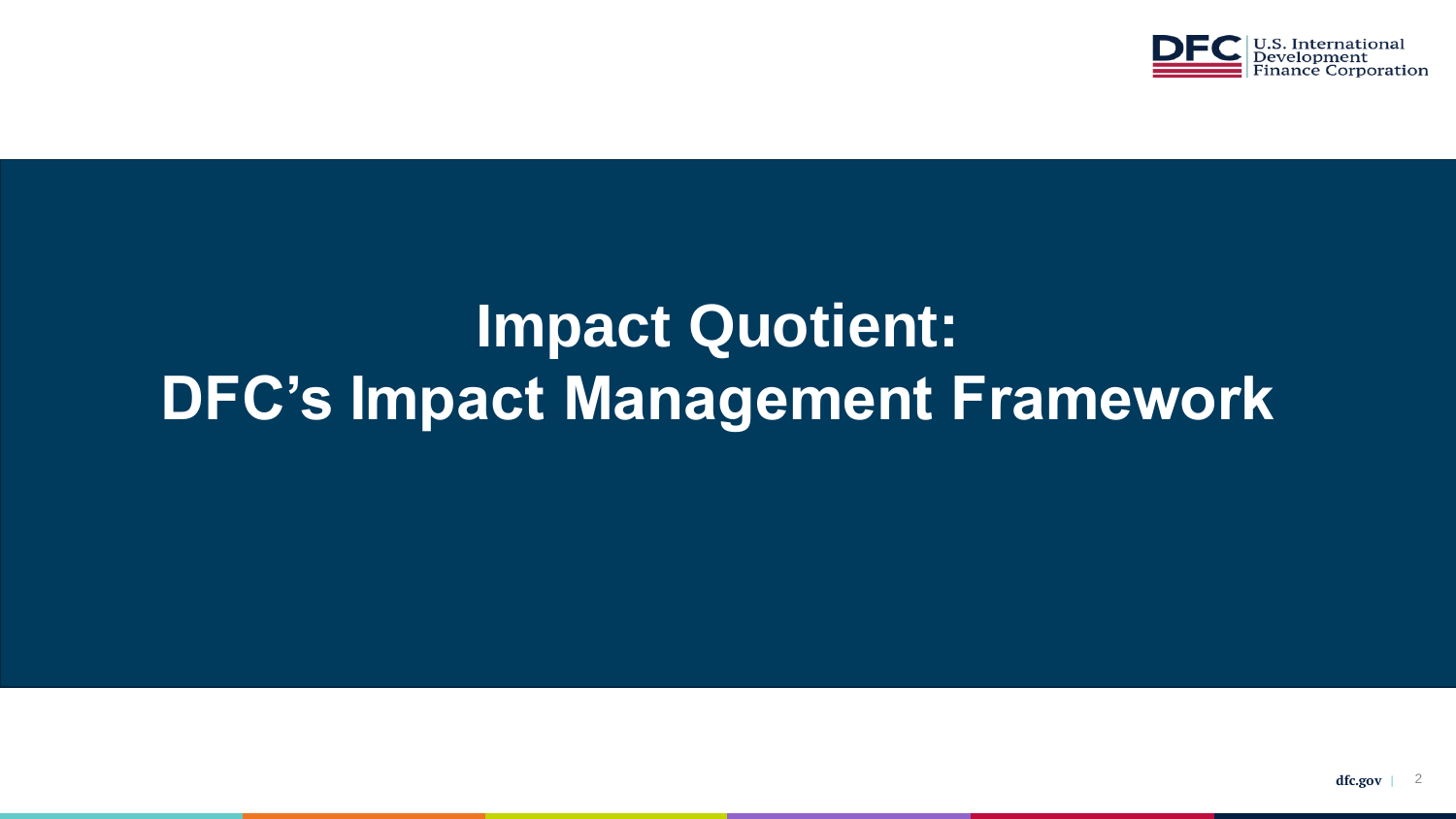## IQ: DFC's Development Impact Management System

The IQ is the DFC's development impact management system that calculates an IQ Score based on each project's projected and actual contribution to economic growth, inclusion, and innovation. The IQ Score:

- $\triangleright$  helps inform decision-making during the project approval process
- $\triangleright$  establishes key indicators and metrics for each project that will be tracked over time
- $\triangleright$  classifies projects into tiers
- $\triangleright$  reflects both the positive and negative impacts of the investment
- $\triangleright$  considers the relevance of the impacts within the country context
- $\triangleright$  creates mechanisms to maximize the development impact of every investment that the DFC supports
- ➢ enables the Corporation to assess development performance at both the project and portfolio level.



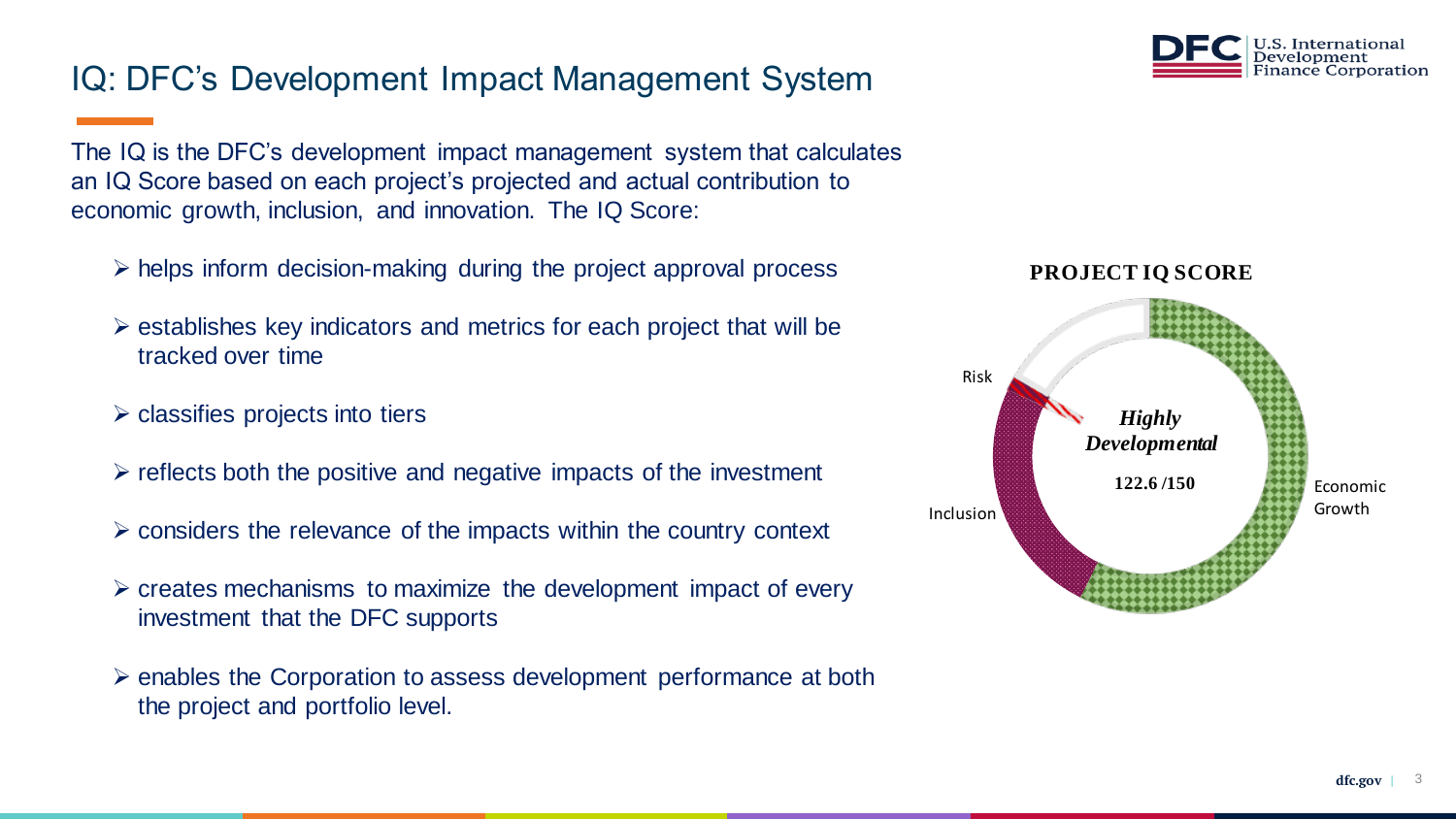

# **IQ in the Project Lifecycle**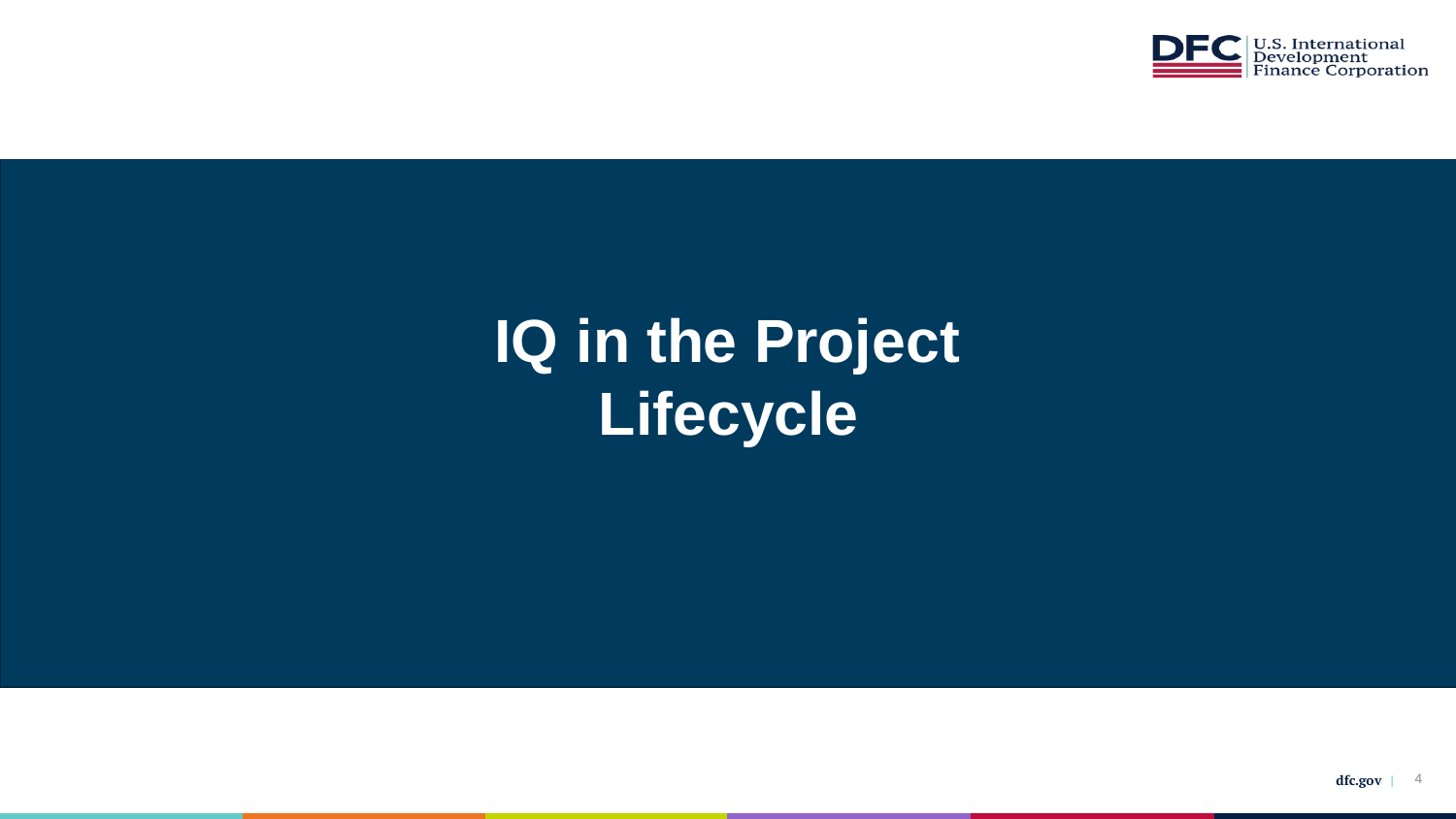

## IQ in the Project Lifecycle

| <b>Sourcing</b>                                           | <b>Origination</b>                                                             |                                                           |                                                                  | <b>Monitoring/Management/Evaluation</b>                        |                                                           |
|-----------------------------------------------------------|--------------------------------------------------------------------------------|-----------------------------------------------------------|------------------------------------------------------------------|----------------------------------------------------------------|-----------------------------------------------------------|
| Stage 1<br><b>Pipeline</b><br>Development                 | Stage 2<br><b>Project</b><br><b>Screening</b>                                  | Stage 3<br><b>ODP Due</b><br><b>Diligence</b>             | Stage 4<br><b>Agency</b><br><b>Approvals</b>                     | Stage 5<br><b>Monitoring</b><br><b>Performance</b>             | Stage 6<br><b>Performance</b><br><b>Evaluations</b>       |
| Alignment to<br>Roadmap/SDGs                              | Consultation:<br>identify Core<br>Impacts & risks                              | Development<br>Impact<br>Questionnaire                    | <b>Credit Committee:</b><br>Prelim. IQ<br>Score/Assessment       | <b>Results Table/</b><br>Development<br><b>Outcomes Survey</b> | Glean and<br>communicate<br>lessons learned               |
| Agency<br><b>Initiatives/Mission</b><br><b>Priorities</b> | <b>Screening Meeting:</b><br>IQ Guidance;<br>lessons, risks &<br>opportunities | Due Diligence<br>Trip/Call                                | <b>Investment</b><br>Committee:<br>Final IQ Score/<br>Assessment | Track progress to<br>achieving<br>objectives                   | <b>Assist projects</b><br>through technical<br>assistance |
|                                                           |                                                                                | Draft IQ<br><b>Assessment &amp; E&amp;S</b><br>Clearances | <b>Board Papers:</b><br>Final IQ Score /<br>Assessment           | Environmental &<br>Social Risk-based<br>Monitoring             | <b>Assess</b><br>sustainability of<br><i>impacts</i>      |
|                                                           |                                                                                |                                                           | <b>Impact Reporting</b><br>requirements in<br>legal documents    | IQ Rescore and<br>Assistance                                   | <b>Refine IQ</b><br>framework                             |
|                                                           |                                                                                |                                                           |                                                                  |                                                                |                                                           |

### **Learning**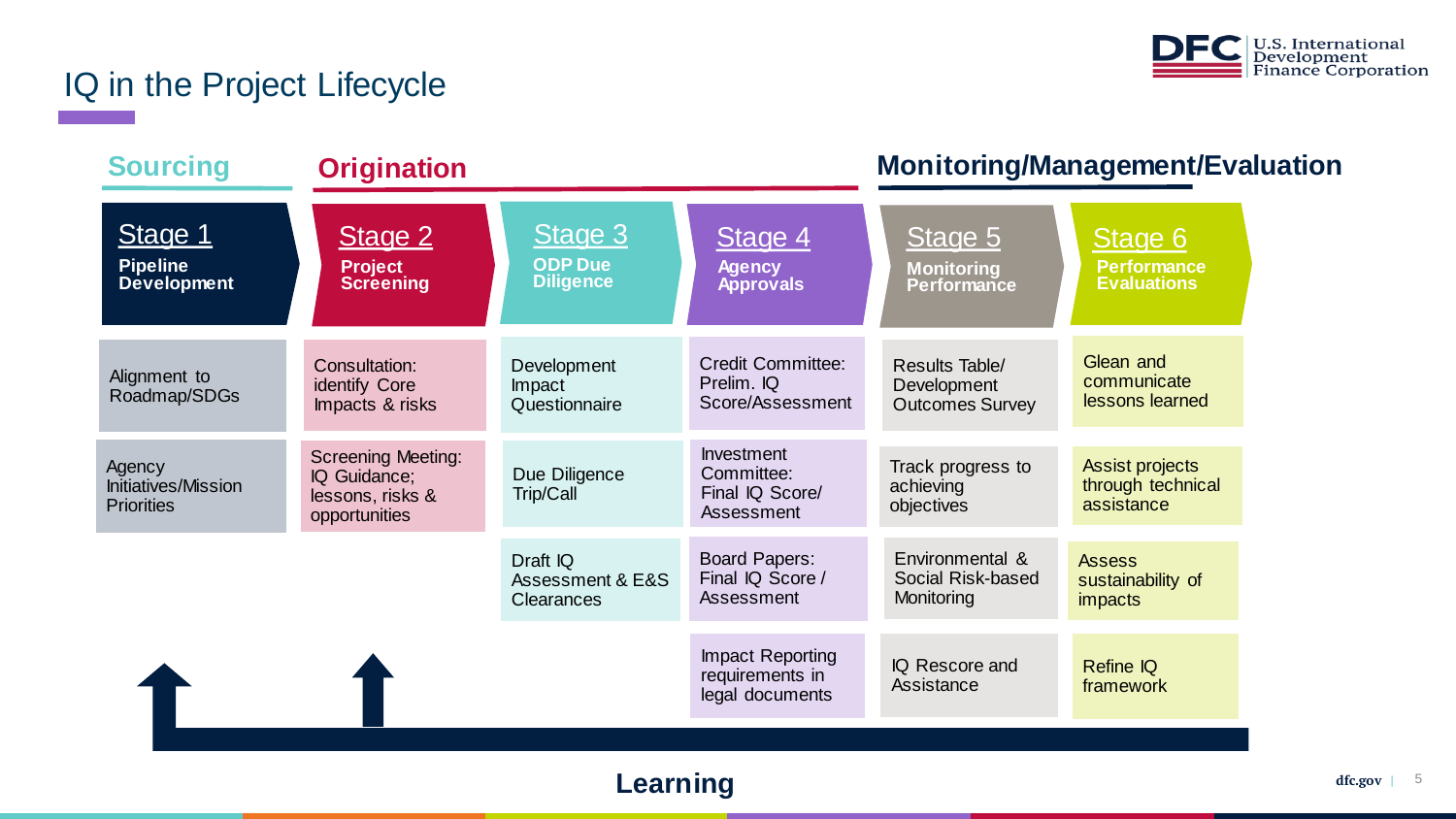

## **Calculating IQ Scores**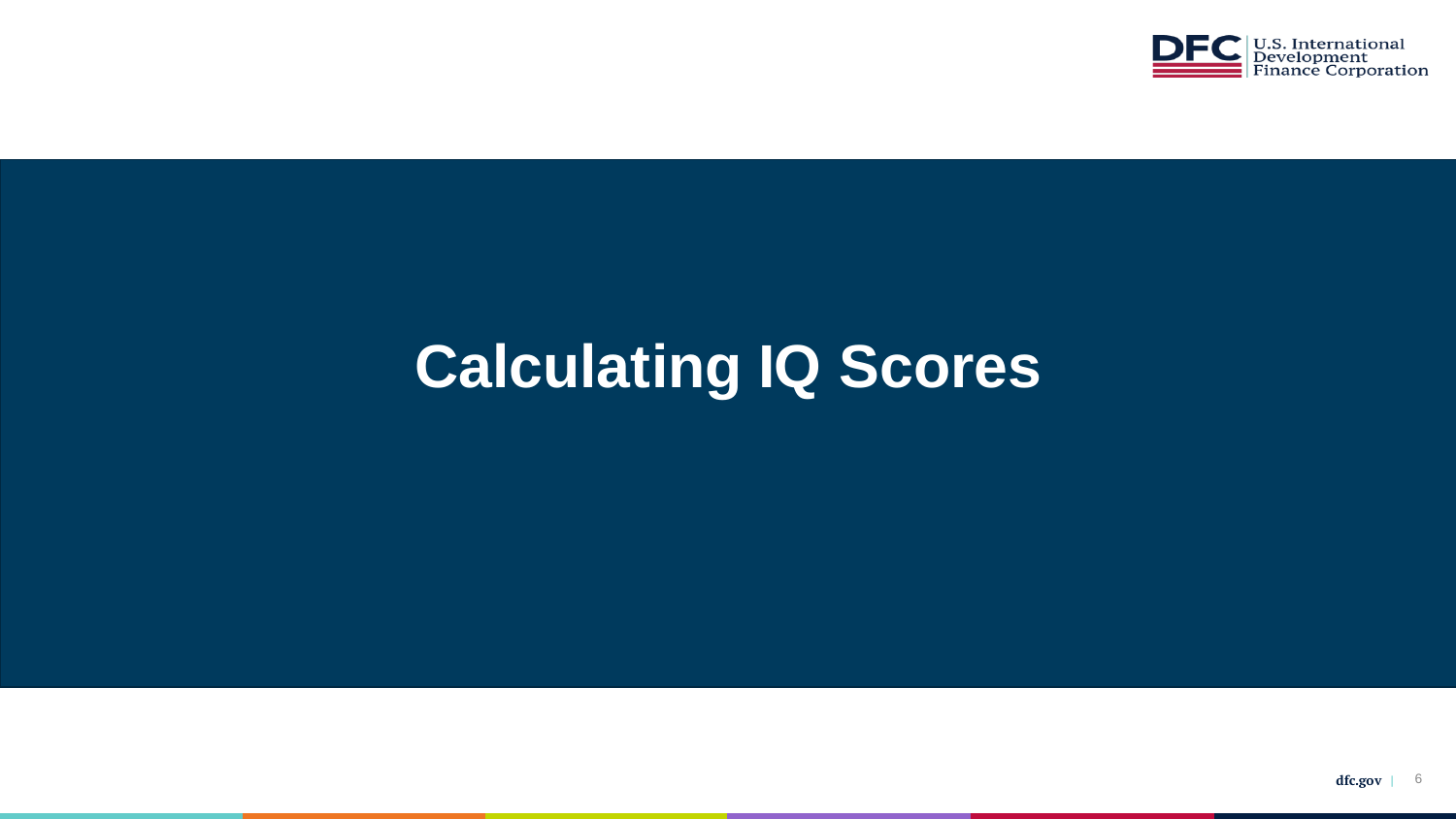### Components of the IQ Score



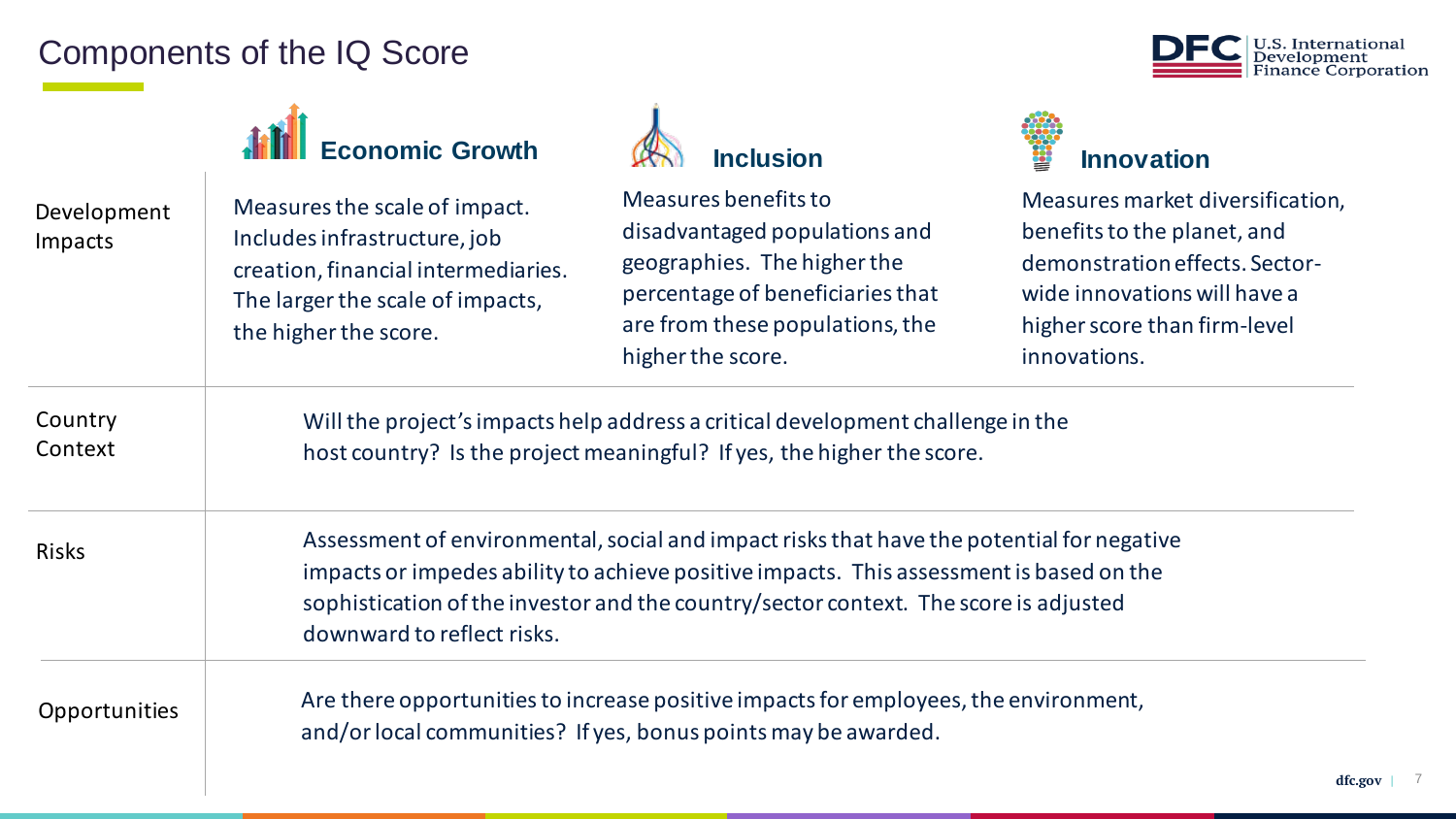### Identify and Score Project Impacts



#### **Identify up to 3 Core Impacts**

- $\triangleright$  Impacts that define the project's development objectives and performance over life of project
- ➢ Determined in collaboration with investor/deal team
- ➢ Each Core Impact is scored on a range of 0 to 37.5 points, based on breadth, depth, and country context
- ➢ HIPSO or IRIS+ aligned metrics to measure progress over time.

#### **Identify up to 2 Ancillary Impacts**

- **Core Impacts**  $\triangleright$  Impacts that are noteworthy, but incidental to the Core Impacts or do not meet an identified development challenge
- $\triangleright$  Impacts that are aspirational in nature (e.g., increase diversity of workforce)
- $\triangleright$  Each Ancillary Impact is scored on a range of 0 to 15 points
- ➢ HIPSO or IRIS+ aligned metrics to measure progress over time.

#### **Bonus Points**

- $\triangleright$  Earned for voluntary initiatives that DFC wants to encourage of its investees. Up to 7.5 points can be earned for each of the below:
- ➢ Voluntary and exemplary employee benefits that support families and employee development
- $\triangleright$  Inclusive governance
- ➢ Voluntary initiatives to reduce environmental impact of operations

#### **Potential Risk Deductions**

- $\triangleright$  Up to 37.5 points could be deducted for the below:
- $\triangleright$  Risks related to the project's environmental and social profile; contextual country risk; Sponsor's experience and capacity.
- $\triangleright$  Impact risks, such as underdeveloped systems to collect and report on impact data, the lack of a customer feedback loop, potential job losses.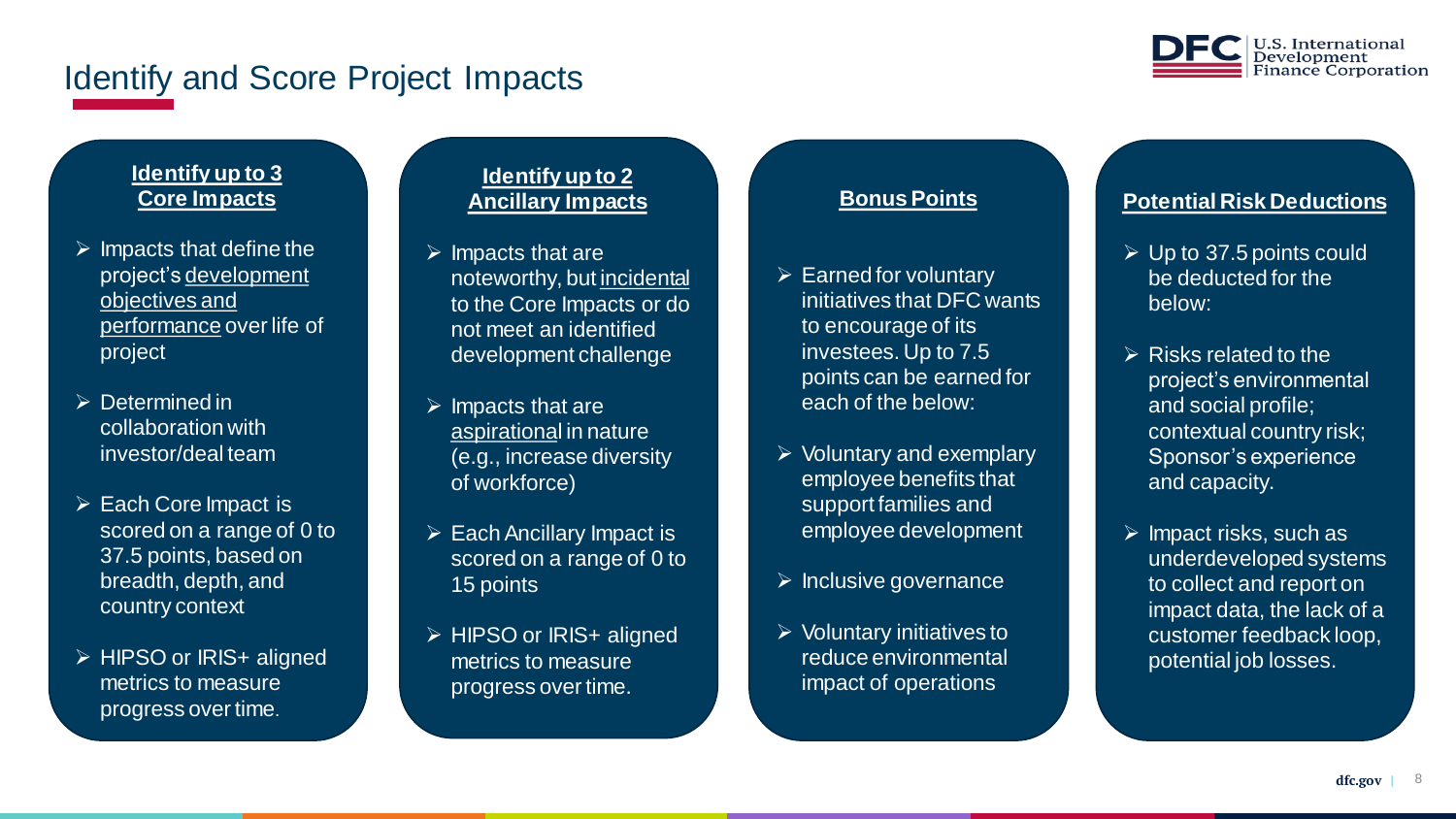

## **Impact Management and Learning**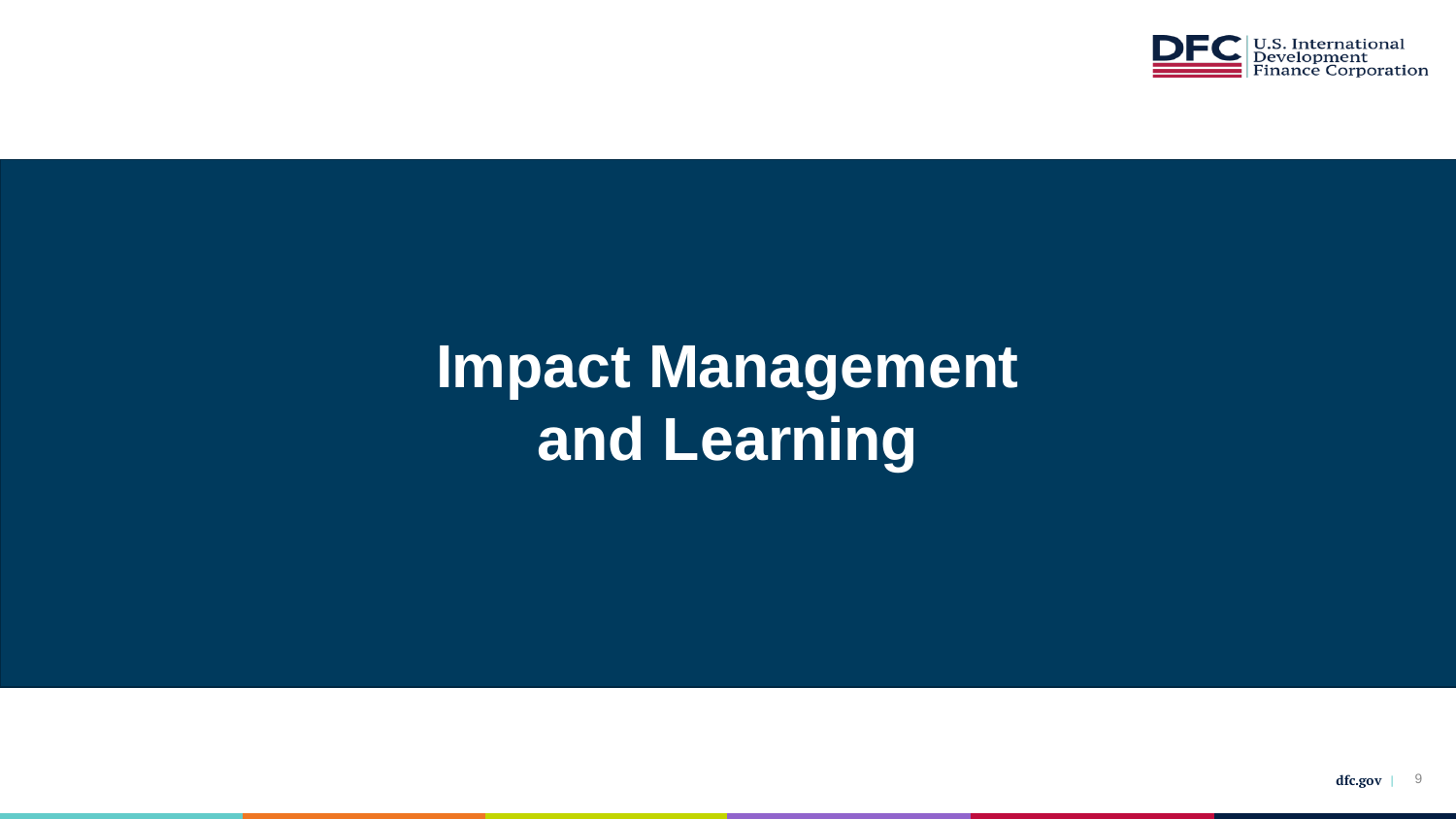### Objectives of Impact Management & Learning

**Evaluate** 

**Monitor** 

**LEARN & IMPROVE** 

Report





- Monitor projects' **progress to achieving developmental objectives** as established by the IQ scoring during project origination. **2**
- Take **corrective measures** where appropriate to improve compliance **3** and impact performance.
- **Evaluate and report** on DFC's development performance at the portfolio level. **4**
- **Glean and communicate lessons to be learned** from monitoring to improve future projects, as well as the IQ framework itself. **5**
- Contribute to the Corporation's **strategy development. 6**